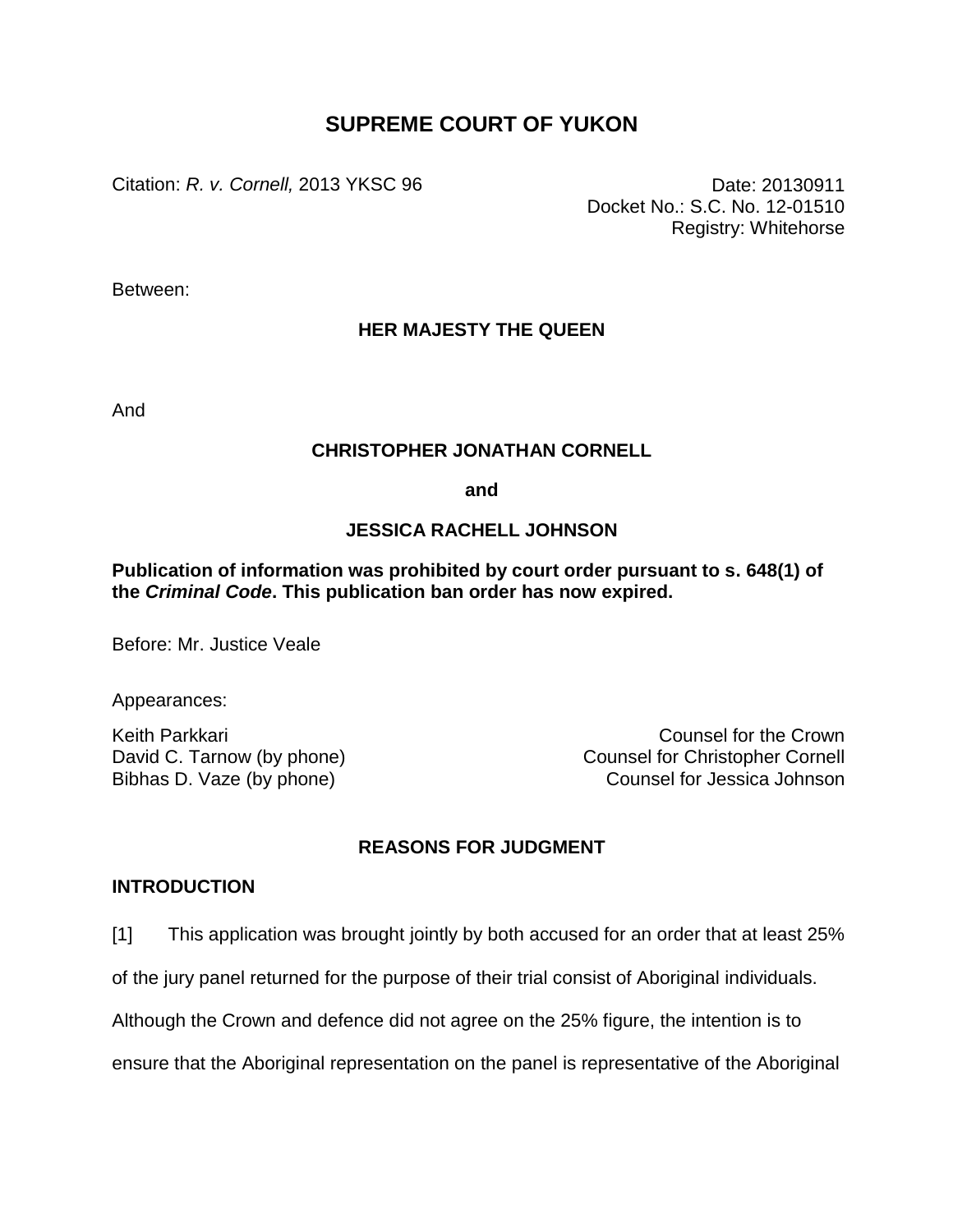population in the community. The application was argued before me on July 29, 2013. I dismissed it with brief oral reasons, indicating that these written reasons would follow.

#### **BACKGROUND AND FACTS**

[2] Both Mr. Cornell and Ms. Johnson are citizens of Yukon First Nations. Mr. Cornell is a member of Kwanlin Dun, and Ms. Johnson is a member of the Kluane First Nation. They are jointly charged with a number of offences, the most serious of which are two counts alleging the attempted murder of one RCMP officer and one deputy Conservation Officer. Their jury trial is scheduled to commence on September 9, 2013, in Whitehorse.

[3] It is well-established that a significant portion of Yukon's population is First Nation. A number of federal and territorial statistical reports and surveys were filed on this application, indicating that Aboriginal individuals comprise 16 - 18% of the population in Whitehorse and around 25% of the population of the Yukon.

[4] It was not established in evidence to what extent the jury panels returned before a trial typically reflect this population breakdown. Indeed, part of Mr. Cornell's application was to seek this information in this case. My understanding from the evidence before me (and my own knowledge of criminal jury trials) is that jurors in the Yukon have never been formally identified on the basis of Aboriginal or First Nations background. The data accessed by the Sheriff for a jury panel assembly does not contain this information, and prospective jurors are not asked to self-identify.

[5] Yukon's Sheriff, Navhreet Nijhar, gave oral evidence on this application. She testified that the Sheriff's office assembles jury panels on the basis of Yukon Health Care records. Once the size of a panel is determined, her office has a program that randomly creates a jury list of that size with the names and addresses of individuals registered for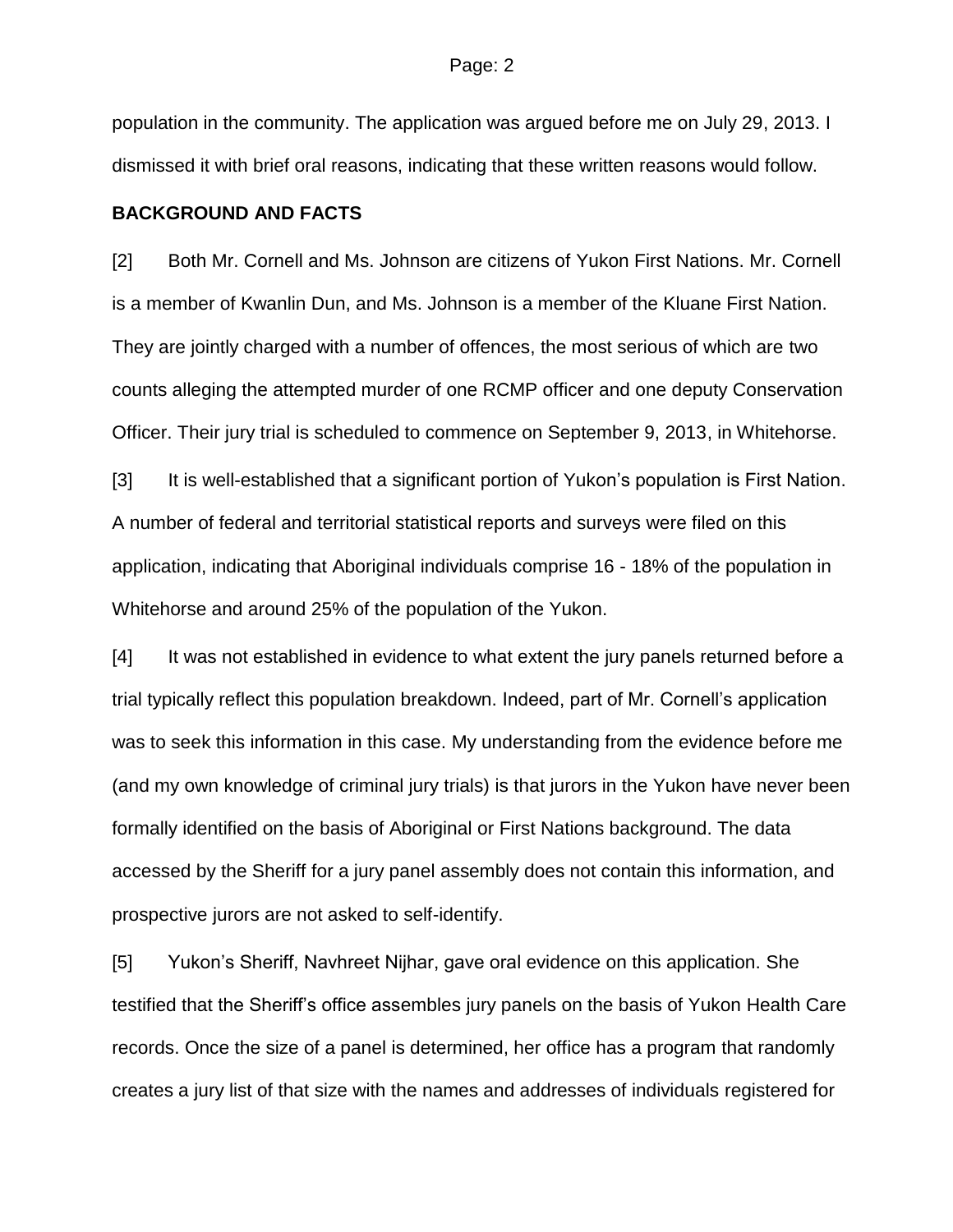Yukon health care who are resident within the city or village the trial is to be held in. Summons go out on the basis of this information, along with a 'Juror Certification Form'. While it seems that the health records flag individuals identified as "status" by Aboriginal Affairs and Northern Development Canada ("AANDC"), it is not clear what other background information is available. In any event, this information is not retrievable by the software used by the Sheriff's office. All the Sheriff is able to see are names and addresses, however the program does filter by age to the extent that anyone under the age of 18 does not appear on the list.

[6] The process appears to operate as follows. Once the size of the panel is determined, the database is accessed on the basis of postal code. Each city and village has a distinct postal code and, for example, all postal codes in Whitehorse begin with 'Y1A'. A typical panel consists of about 400 individuals. For this trial, the program will be asked to randomly create a jury list of 400 with the names and addresses of individuals over the age of 18 whose postal code begins with 'Y1A'. The summons and certification form will then be sent out to these 400 individuals by registered mail, and the Sheriff will keep track of whether the documents are picked up. Although the Sheriff is therefore aware of who has not received delivery, there is typically no follow up with those individuals.

[7] As noted, the summons is accompanied by a Juror Certification Form. This is a one-page form. Although its return is not required by any legislation, the language used within it suggests that it is mandatory ("Complete and return this form within 5 days from receipt"). It contains three checkboxes that request the respondent to indicate i) whether they will attend for jury selection, ii) that they are not qualified, or iii) that they wish to be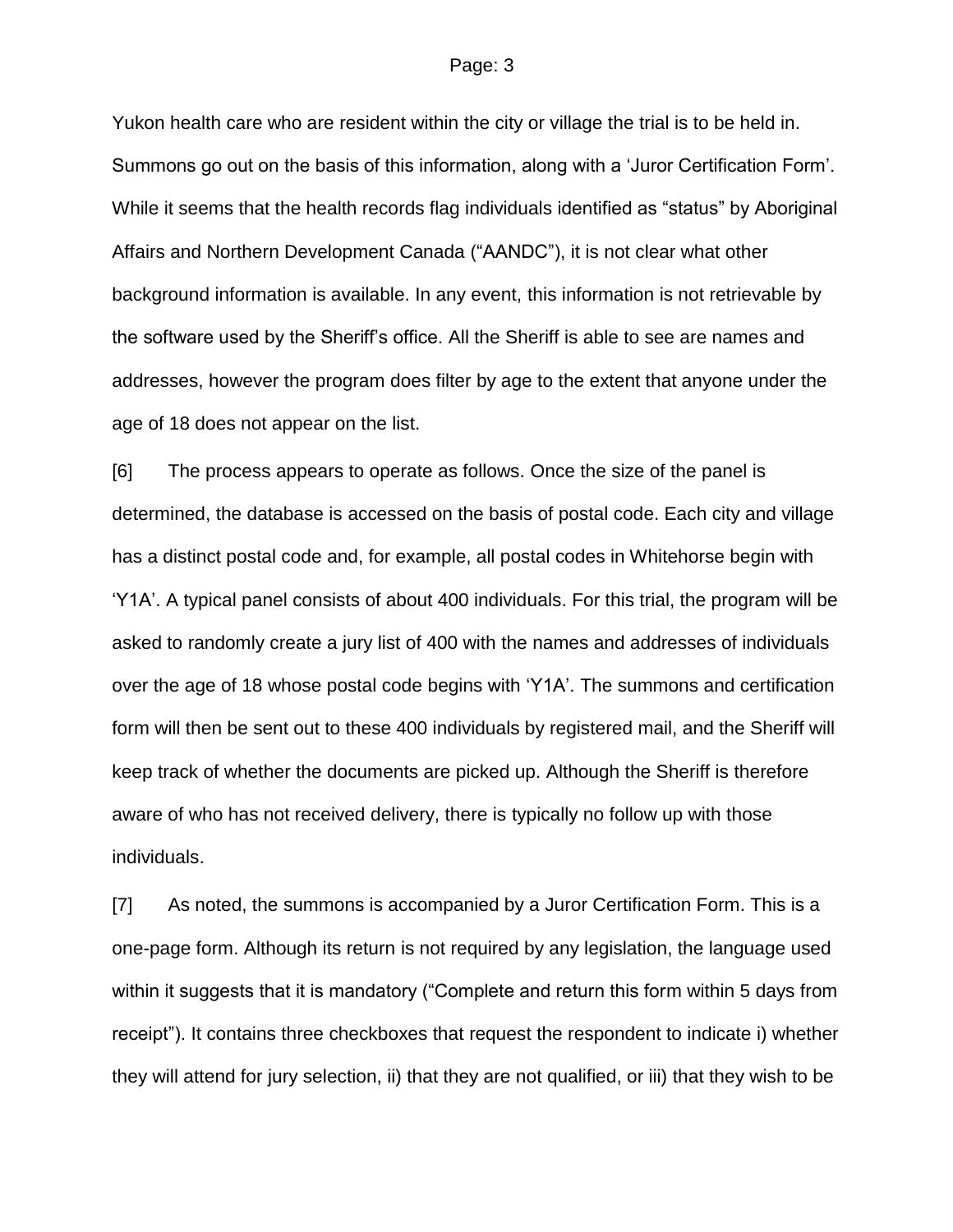excused. If an individual checks a box indicating that they are not qualified or that they wish to be excused, there are two lines for them to indicate the reasons for this. The Sheriff will then make a determination about whether to excuse them under the *Jury Act,*  R.S.Y. 2002, c. 129 (as amended). The form also contains fields for name, signature, home and business telephone numbers and occupation. Ms. Nijhar testified that the certification form is returned by 75 - 80% of the prospective panel, and that 30 - 40% of these responses do not identify an occupation, despite the field for it. Regardless of whether or not a prospective juror returns the form, unless they are excused by the Sheriff or the Senior Judge pursuant to the *Jury Act*, they are expected to attend jury selection in accordance with the summons.

[8] In terms of the population captured by the Yukon Health Care records, an email from Sheri Blaker, A/Director of Court Services, attached to the affidavit of Jason Tarnow indicates that it includes "every eligible Yukon resident (a Canadian citizen or permanent resident) which includes First Nations persons and those of other aboriginal ancestry". The affidavit of Kaitlin Melvin (filed July 26, 2013), referencing a conversation with Janet O'Connor, Assistant to the Director of the Yukon Government's Insured Health and Hearing Services Office, similarly indicates that the only residents not included in the Yukon Health Care records are military personnel and people who have moved to the Yukon but have not yet been resident for three months.

[9] In addition to the 400 people on the randomly populated list, summons for this trial are also being sent to approximately 47 people who failed to attend in response to summons sent out prior to the previous jury trial (*R. v. Norman Larue*). This is pursuant to an order made by Brooker J., the presiding judge in that matter. The practice in the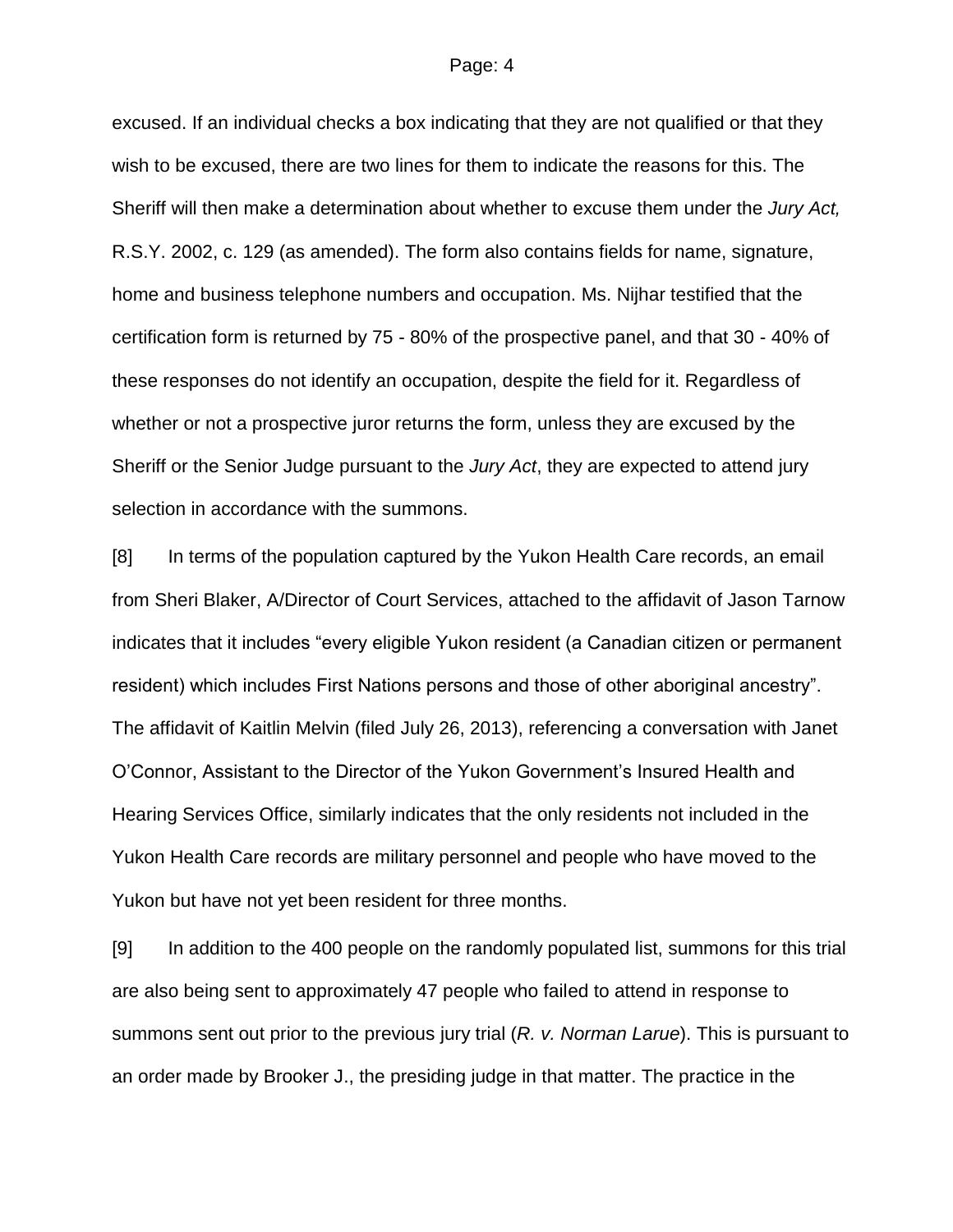Yukon is to add people who failed to attend jury selection to the next jury panel list rather than pursue the expensive and time-consuming procedure of having the Sheriff's office bring in every individual before the judge to determine whether a fine is appropriate.

### **POSITIONS OF THE PARTIES**

#### *Christopher Cornell*

[10] Although Ms. Johnson was a party to this application, it was mainly argued by Mr. Tarnow on behalf of Mr. Cornell. Mr. Vaze indicated at the outset that he was supportive of the position of Mr. Tarnow and was content to rely on his submissions.

[11] The application was brought under the *Charter*. Mr. Tarnow's Notice of Application referenced both s. 11 and s. 15 and sought remedies under s. 24(1) and s. 52, however his oral submissions were on the basis of ss. 11(d) and 11(f) (right to trial by jury, right to a hearing by an impartial jury). The specific remedy requested was under s. 24(1), seeking an order granting a jury panel "comprised of at least 25% Aboriginal individuals". This was to be accomplished by a court direction requiring the Sheriff to include a question about Aboriginal heritage on the Juror Certification Form and a tally being made by prior to jury selection. If the returned panel did not have the requisite composition, further summons were to be sent out until the 25% threshold was reached.

[12] In support of his application, Mr. Tarnow relied on a recent Ontario Court of Appeal case, *R. v. Kokopenace*, 2013 ONCA 389 and on a report by retired Supreme Court of Canada Justice Frank Iacobucci (*First Nations Representation on Ontario Juries: Report of the Independent Review Conducted by The Honourable Frank Iacobucci* (Toronto: February 2013)), (the "Iacobucci Report"). Citing the special relationship between the state and Aboriginal people, Mr. Tarnow argued that because the two accused are First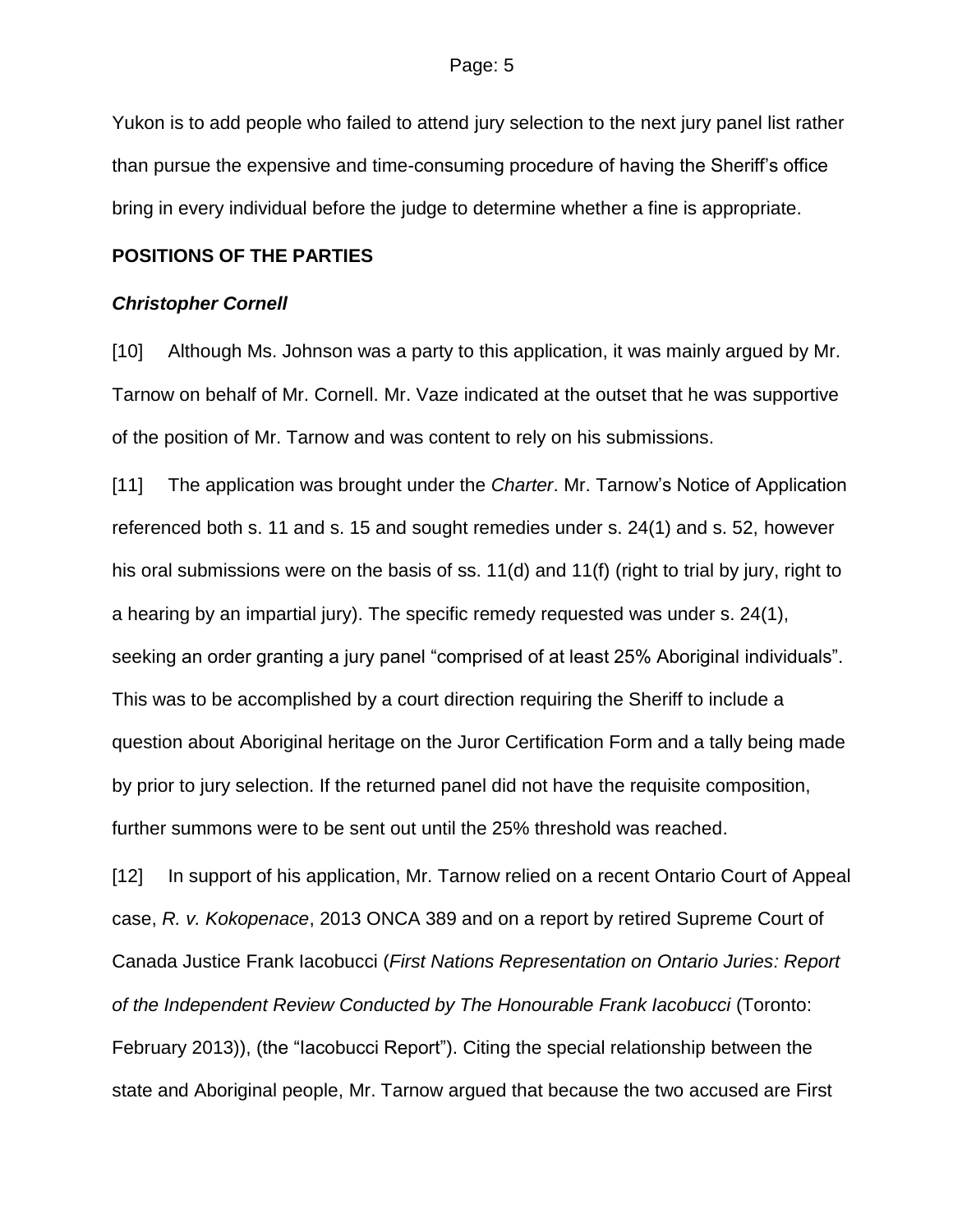Nations, it would be grossly unfair to have them tried by an all-white jury, especially in an area such as Whitehorse where there is a significant First Nations population. While representativeness could be established at the time of jury selection, requesting the information earlier on the Juror Certification Form would potentially avoid the necessity of adjourning the trial to adjust the panel composition.

### *Crown*

[13] Mr. Parkkari took the view that canvassing prospective jurors on the basis of race is neither contemplated by legislation nor made necessary through the *Charter*. He noted that the guarantee of a representative jury is met through a process that ensures a panel is randomly selected from a wide cross-section of the community and that the standard is not perfection (*R. v. McCarthy,* [2010] A.J. No. 16456 (Q.B.), *R. v. Fowler*, 2005 BCSC 1874). He is of the view that the use of the Yukon Health Care records to compile a panel is sufficiently inclusive and representative to satisfy this requirement. In addition, he submits that polling the panel would be potentially offensive, and that the corrective act of summonsing only people of a certain background to supplement the panel risks compromising the integrity of the jury system (*Fowler, R. v. Born With a Tooth* (1993), 10 Alta. L.R. (3d) 1 (Q.B.)). Mr. Parkkari pointed out that there is no evidence that First Nations people are either systematically excluded from or self-selecting out of the jury pool, and therefore there is no actual foundation for the assertion that they are not represented on the panel.

[14] While there was a statistical disagreement between Mr. Tarnow and the Crown on the percentage of the Yukon and Whitehorse population that is Aboriginal, and therefore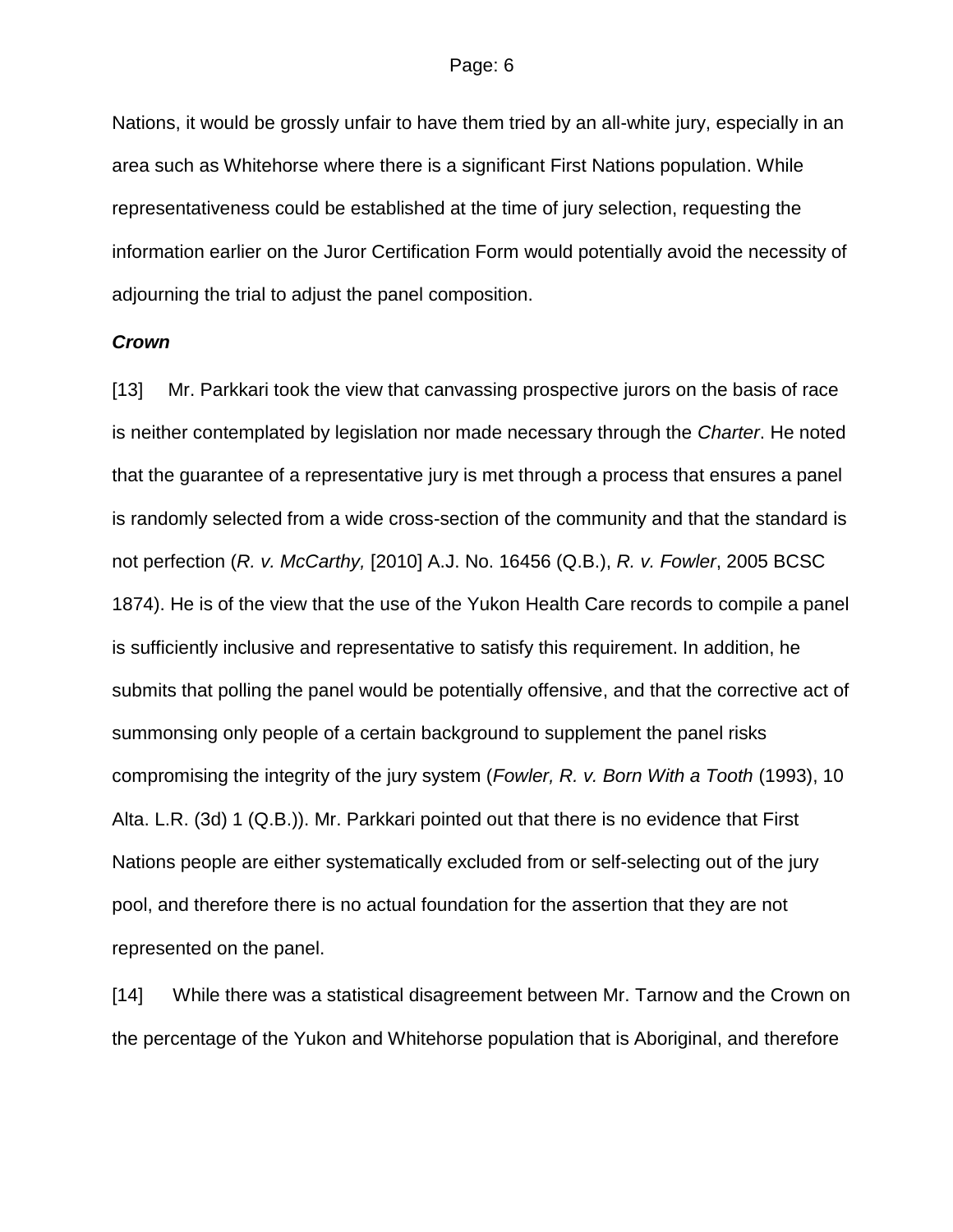about what the representative requirement for a jury panel would be, I do not need to

resolve this, given my decision to deny the application.

# **LAW AND ANALYSIS**

…

[15] Sections 11(d) and (f) of the *Charter of Rights and Freedoms* guarantee:

11. Any person charged with an offence has the right

… (d) to be presumed innocent until proven guilty according to law in a fair and public hearing by an independent and impartial tribunal;

(f) except in the case of an offence under military law tried before a military tribunal, to the benefit of trial by jury where the maximum punishment for the offence is imprisonment for five years or a more severe punishment.

[16] An unwritten but fundamental requirement of these two sections is that the jury be

representative of the larger community. Representativeness ensures that different

perspectives are reflected by the triers of fact. This has been made clear by earlier

decisions of the Supreme Court of Canada in *R. v. Sherratt,* [1991] 1 S.C.R. 509 and the

Ontario Court of Appeal in *R. v. Church of Scientology* (1997), 33 .O.R. (3d) 65. As

LaForme J.A. in *Kokopenace* explains:

[28] The *Charter* right to a representative jury roll serves several important objectives. First, it is a means of ensuring that any petit jury derived from that jury roll is an impartial decision maker. The representative character it brings to the jury composition process allows the jury to act "as the conscience of the community", as L'Heureux-Dubé J. said in *Sherratt* at 523. Second, it serves to build public knowledge of and trust in the criminal justice system. These objectives of impartiality and enhanced public confidence were described by Rosenberg J.A. in *Scientology*, at 119 this way:

> The justification for the representative nature of the jury is not simply to assure that the case is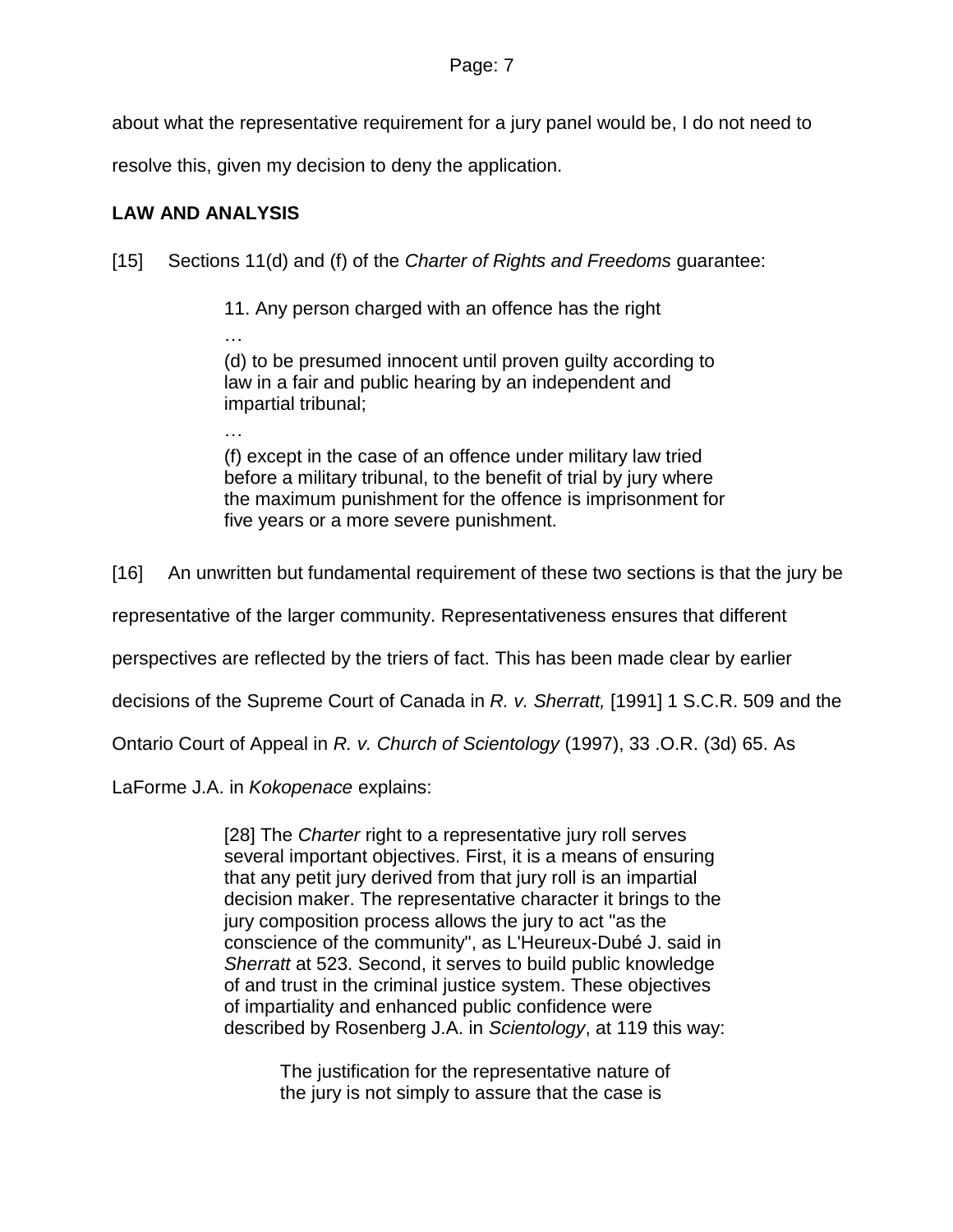tried by an impartial tribunal. The representative character of the jury also furthers important societal or community interests by instilling confidence in the criminal justice system and acting as a check against oppression. The accused and the community have an interest in maintaining the representative character of the jury system. In Sherratt, L'Heureux-Dubé J. made several other comments concerning the nature of the representative character of the jury. Thus, she stated at p. 524 S.C.R. that the modern jury was not meant to be a tool of either the Crown or the defence but rather "was envisioned as a representative cross-section of society, honestly and fairly chosen".

[17] This right is, however, not absolute, but inherently qualified (*Kokopenace*, para.

31). It is specifically not a right to a roll or panel representative of all of the many groups

in Canadian society (*Scientology*, pp. 120-121). Although its review was limited to Ontario

court decisions, the Iacobucci Report concluded at para. 130:

Certain general principles emerge from these cases. The principle of representativeness requires that jurors be selected at random from a pool whose composition is representative of Canadian society as a whole. In order to be representative, no group of Canadians can be systematically excluded. However, as I have stated above, no one has the right to have individuals from a particular group on their jury panel, or to be tried exclusively by members of a group to which they belong. …

[18] In *Kokopenace,* the appellant was appealing his conviction on the basis that his

s. 11(d) and (f) *Charter* rights had been infringed by the systematic exclusion of

Aboriginal on-reserve residents from the jury roll in Kenora district, the jurisdiction in

which his trial was held. The Court split, with comprehensive reasons provided by

LaForme J.A., a concurring judgment by Goudge J.A., and a dissent by Rouleau J.A. The

dissenting judge agreed that there was an obvious problem with the representativeness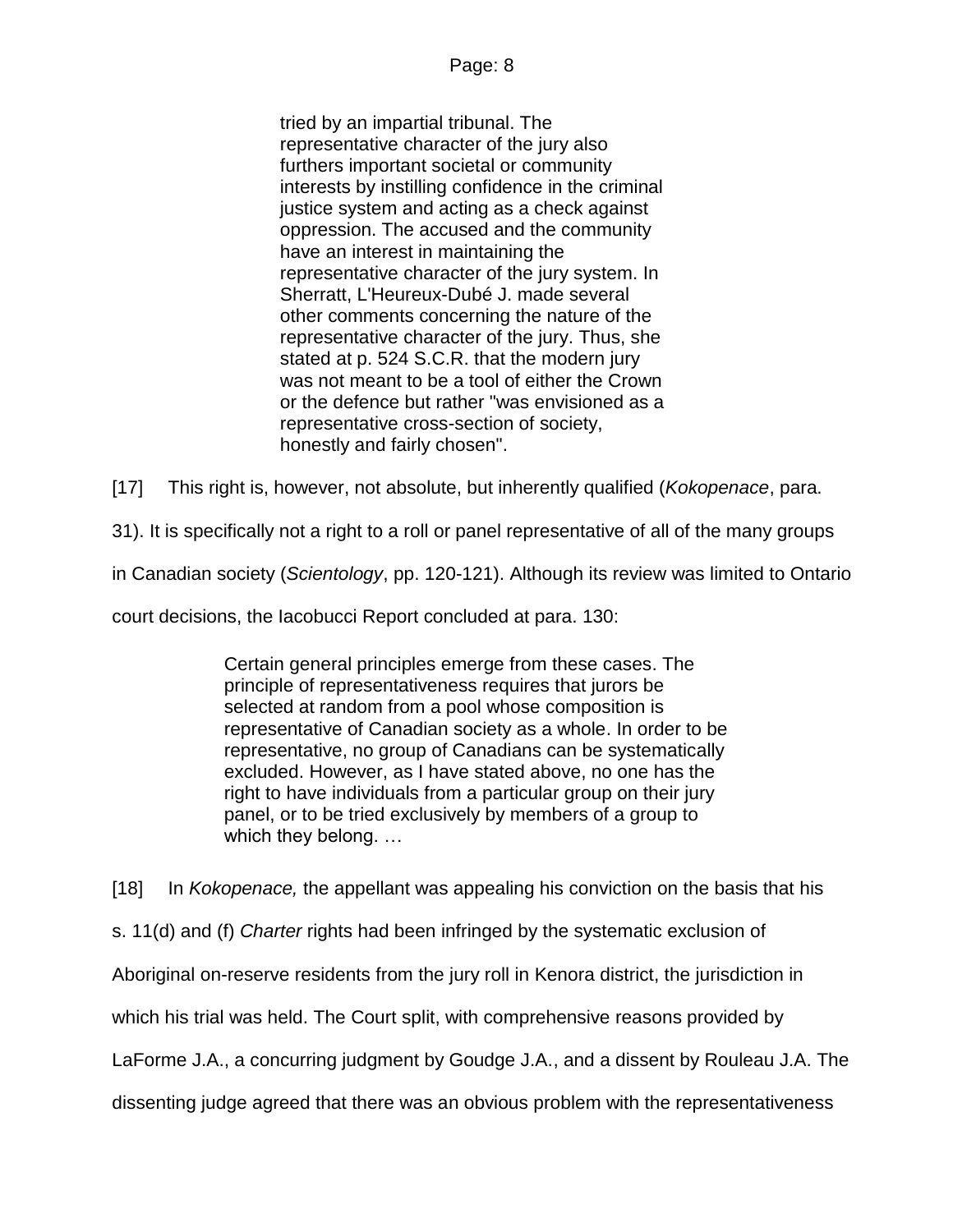of the jury rolls assembled in the Kenora district, however he differed on whether there was a *Charter* breach, given the state's efforts to address the issue. Unlike the case in the Yukon, the system used in Ontario to compile lists for jury panels relies on municipal voters lists supplemented by lists of on-reserve residents. A central body, the Provincial Jury Centre, determines how large the jury roll for a particular year should be, based, presumably, on the number of jury trials set in a judicial district, and the individual jury panels are drawn from this larger roll. Once the size of the roll is determined, questionnaires get mailed out to all prospective roll members, with the proportion of questionnaires sent to individuals on municipal lists versus individuals on-reserve determined on the basis of a formula. However, it is only once the completed questionnaire is returned that an individual actually gets included on the jury roll.

[19] In the past, up-to-date lists of individuals living on-reserve were provided by Indian and Northern Affairs Canada (the predecessor to AANDC), however, due to privacy concerns, this practice stopped in 2000 and courts were placed in the position of contacting reserve leadership directly so as to receive the relevant band membership list. Over the course of the next decade, responses to requests for membership lists in the Kenora judicial district were low (4 of 45 First Nations responded in 2006 and 8 of 45 responded in 2007). Questionnaires continued to be sent out to individuals on reserves, however the lists used were increasingly out-of-date. As well, by 2008 the rate of response to the questionnaires was 10% from reserves versus 60 - 70% for non-Aboriginal communities. While these figures may not have been known to the Ontario government outside of the Provincial Jury Centre or the public, courts in Kenora were raising concerns about the representativeness of the jury roll since at least 1994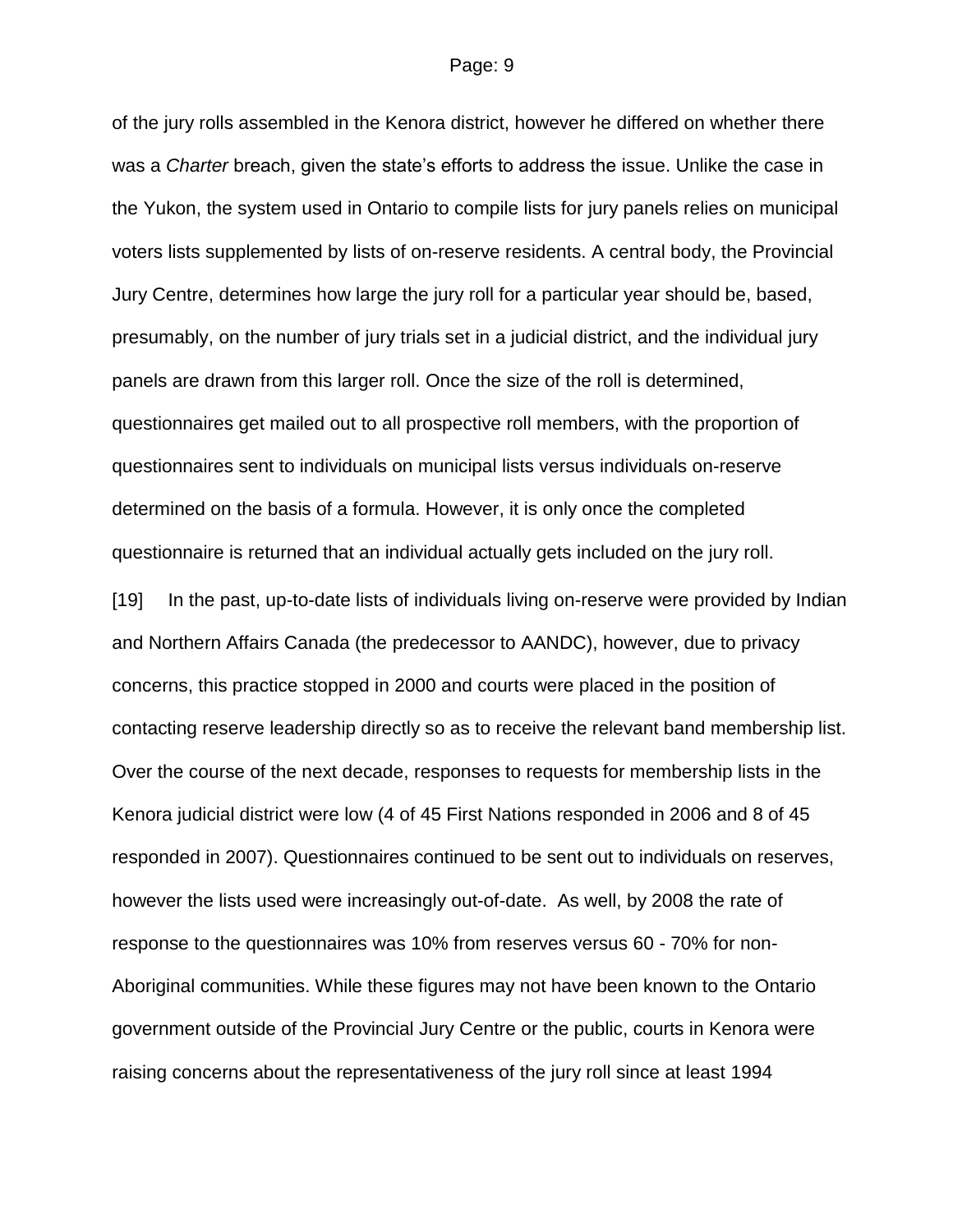(*Kokopenace*, at paras. 67 and 87, citing Stach J. in *R. v. F.A*., [1994] 4 C.N.L.R. 99 (Ont. S.C.)). Indeed, by 2008, only 29 people on the 699-person jury roll were on-reserve residents; in contrast, one-third of the Kenora district population of 65,000 lives onreserve.

[20] It was the extreme nature of this situation that, once it came to light, prompted the Ontario government to convene the Independent Review in 2011. After extensive information-gathering and a thorough consideration of the issue, the Iacobucci Report was released in February 2013, roughly four months prior to the decision in *Kokopenace*. In addition to describing the situation in Ontario, the Iacobucci Report touched on existing practices and pitfalls in other provinces and territories. Yukon is omitted from his consideration, however, it is clear that several other jurisdictions rely on health care records for up-to-date population information. These jurisdictions seem to have adopted the approach from Manitoba, where a 1988 Public Inquiry determined that it was only after the province began to rely on health care records that jury lists began to properly capture Aboriginal people (*Report on Aboriginal Justice Inquiry of Manitoba,* Vol. 1 by A.C. Hamilton & C.M. Sinclair (Winnipeg: Public Inquiry into the Administration of Justice and Aboriginal People, 1991)). The Law Reform Commission of Nova Scotia has similarly recommended that the medical insurance list be used for juror selection, as did the equivalent Commission in Saskatchewan. Other jurisdictions are able to use health records as one possible source for population information, as is the case in Yukon, but it is not entirely clear from the Report whether they actually do so<sup>1</sup>. Notably, in the Report's

 $\overline{a}$ 

<sup>&</sup>lt;sup>1</sup> For the purpose of assembling jury lists, section 10 of Yukon's *Jury Act* grants the Sheriff access to "the voters lists and other public documents under the control of any officer of a municipality" and to "records in the custody or under the control of a department or public officer of the Government of the Yukon". The evidence from Ms. Nijhar is that they choose to use the latter source of information.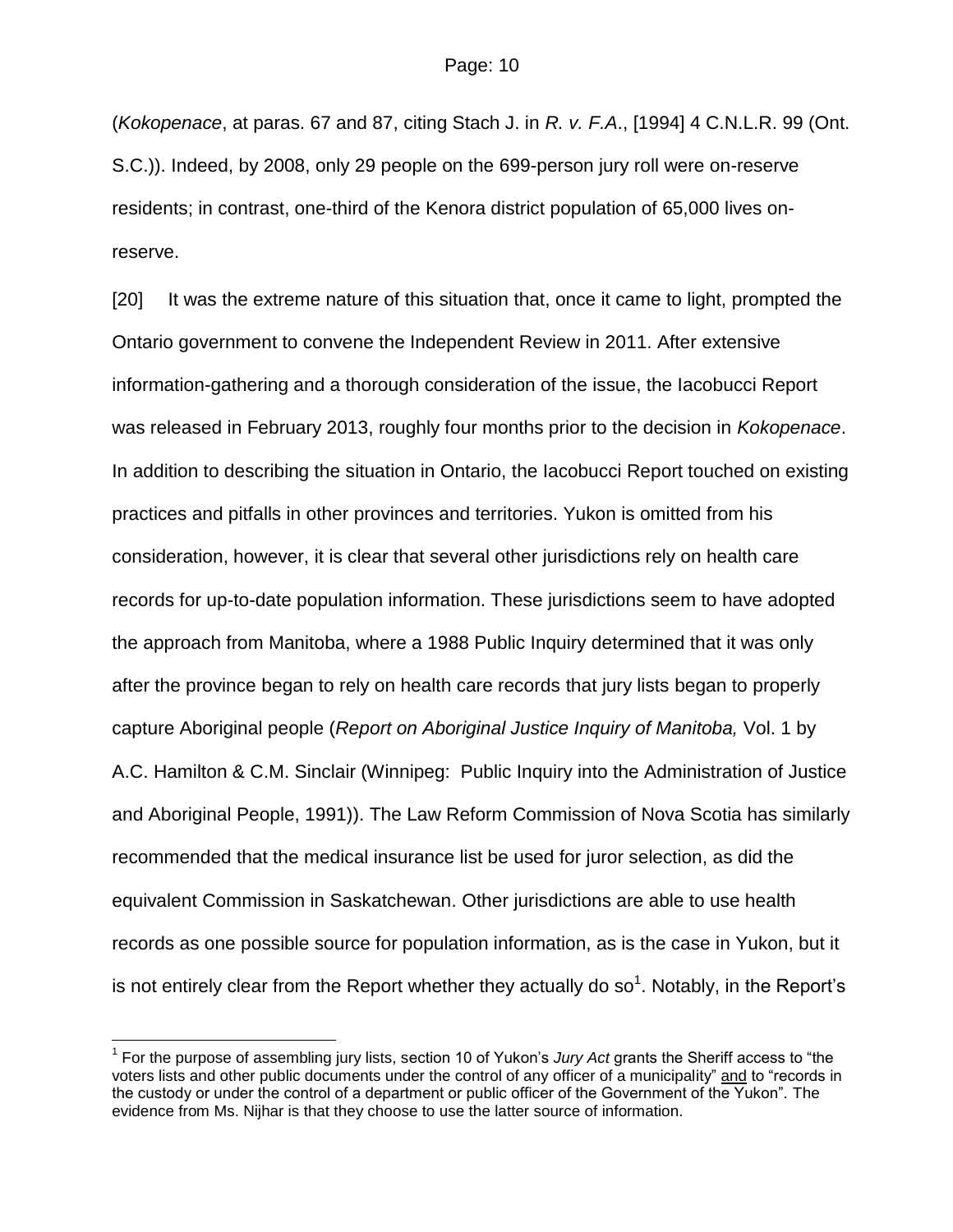concluding Recommendations, Recommendation 8 is that that Ontario's Ministry of the Attorney General determine the feasibility of using OHIP records to generate a database of First Nations individuals living on reserve.

[21] This is not to say that use of a provincial health database is alone sufficient to remedy all the systemic issues that lead to underrepresentation of First Nations or Aboriginal people on jury rolls. For example, in Manitoba, a number of other barriers were identified in the Public Inquiry. These include lack of access to regular mail service, lack of telephone service, the accuracy of addresses in urban areas given the high prevalence of renting among urban Aboriginals, and language barriers. However, no such barriers were identified in Yukon or Whitehorse. There was no evidence before me to suggest that Aboriginal individuals are less likely to receive or respond to the summons sent out by the Sheriff's office, and nothing to indicate that they would otherwise be systemically underrepresented on assembled panels.

[22] As noted, the right to a representative jury is a qualified one. Contrary to Mr. Tarnow's submission, I do not think the law entitles his client to a jury panel whose Aboriginal composition exactly mirrors the composition of Whitehorse or Yukon. This was very succinctly stated by LaForme J. in *Kokopenace*:

> [43] ... The right to a representative jury roll is an inherently qualified one. It does not require a jury roll in which each group is represented in numbers equivalent to its proportion of the population of the community as a whole. As Rosenberg J.A. said [in *Scientology*], there are practical barriers that render this impossible to achieve and the attempt to do so would require undesirably invasive inquiries of potential jurors. Moreover, a fully representative jury roll cannot be squared with the random selection process used to choose those who are to receive jury service notices.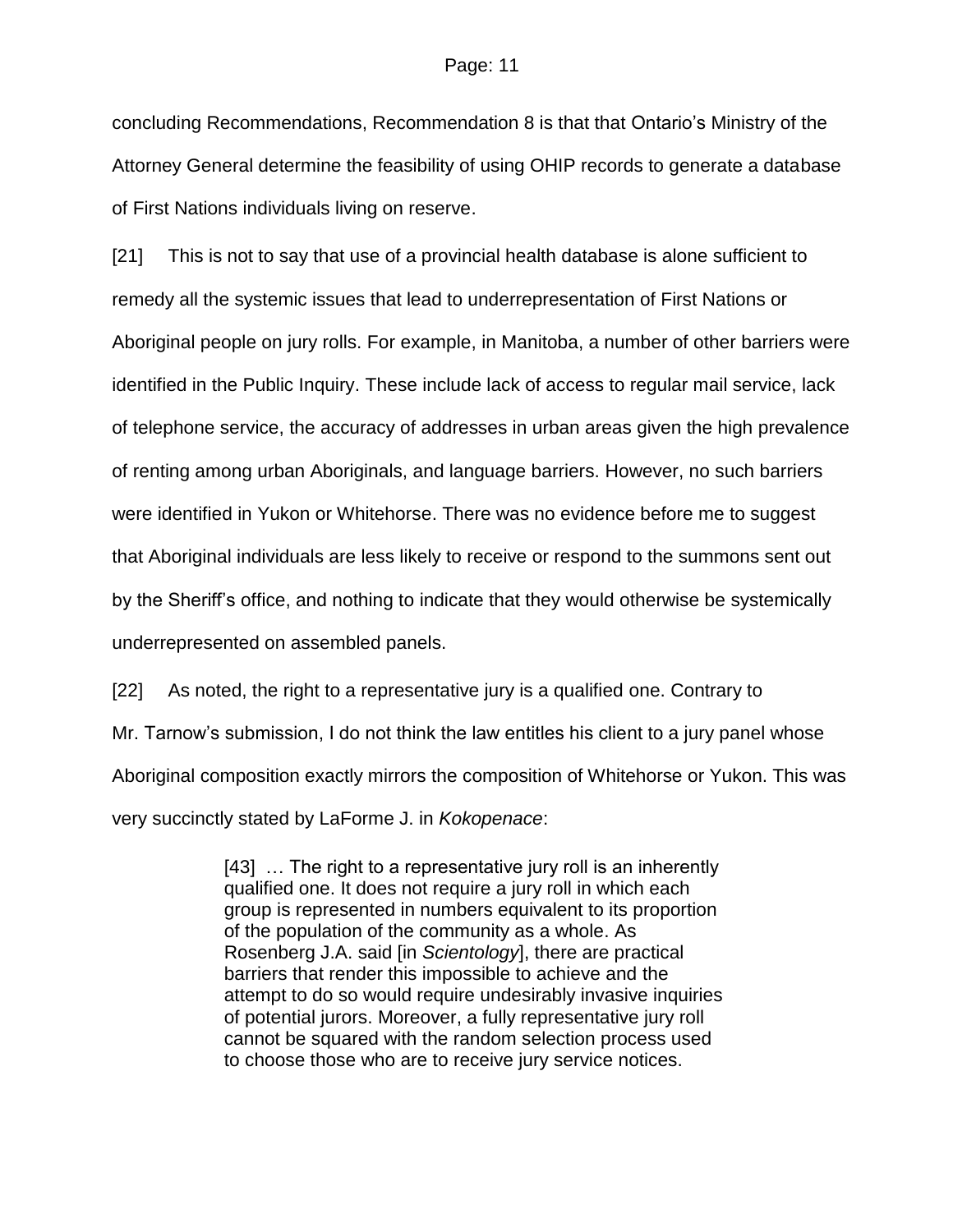[44] In my view, therefore, in creating the jury roll, the test for the state's compliance with the representative right cannot simply look to the composition of the jury roll that results. …

[45] Rather, the focus must be on the steps taken by the state to seek to prepare a jury roll that provides a platform for the selection of a competent and impartial petit jury that will ensure confidence in the jury's verdict and contribute to the community's support for the criminal justice system.

[23] The concerns here, as I see it, are therefore with the extent to which the Sheriff's process ensures a randomly assembled panel and whether there are systemic barriers that would result in the routine return of panels on which Aboriginal or First Nations individuals are under- or unrepresented.

[24] I say this recognizing that the state has a special relationship with Aboriginal people and that Aboriginal people have been fundamentally estranged from the justice system (*Kokopenace,* paras. 121-151), and I accept that sometimes further and different efforts may be required to ensure true equity in terms of jury participation. The problem for the defence here is that the system used to assemble a jury panel in the Yukon does not distinguish non-Aboriginals from Aboriginals or prefer either group and appears to ensure a randomly constituted panel from the entire community. There is no evidence of any particular impediment to the delivery of or response to summons. The onus is on the applicant in a *Charter* application. Unlike the case in Manitoba, there was no issue raised with respect to ineffective mail delivery, lack of telephone service or an inappropriate choice of language for the sent material. There is no evidence that Aboriginal people are self-selecting out of jury duty for other reasons. And, while I appreciate that it does not